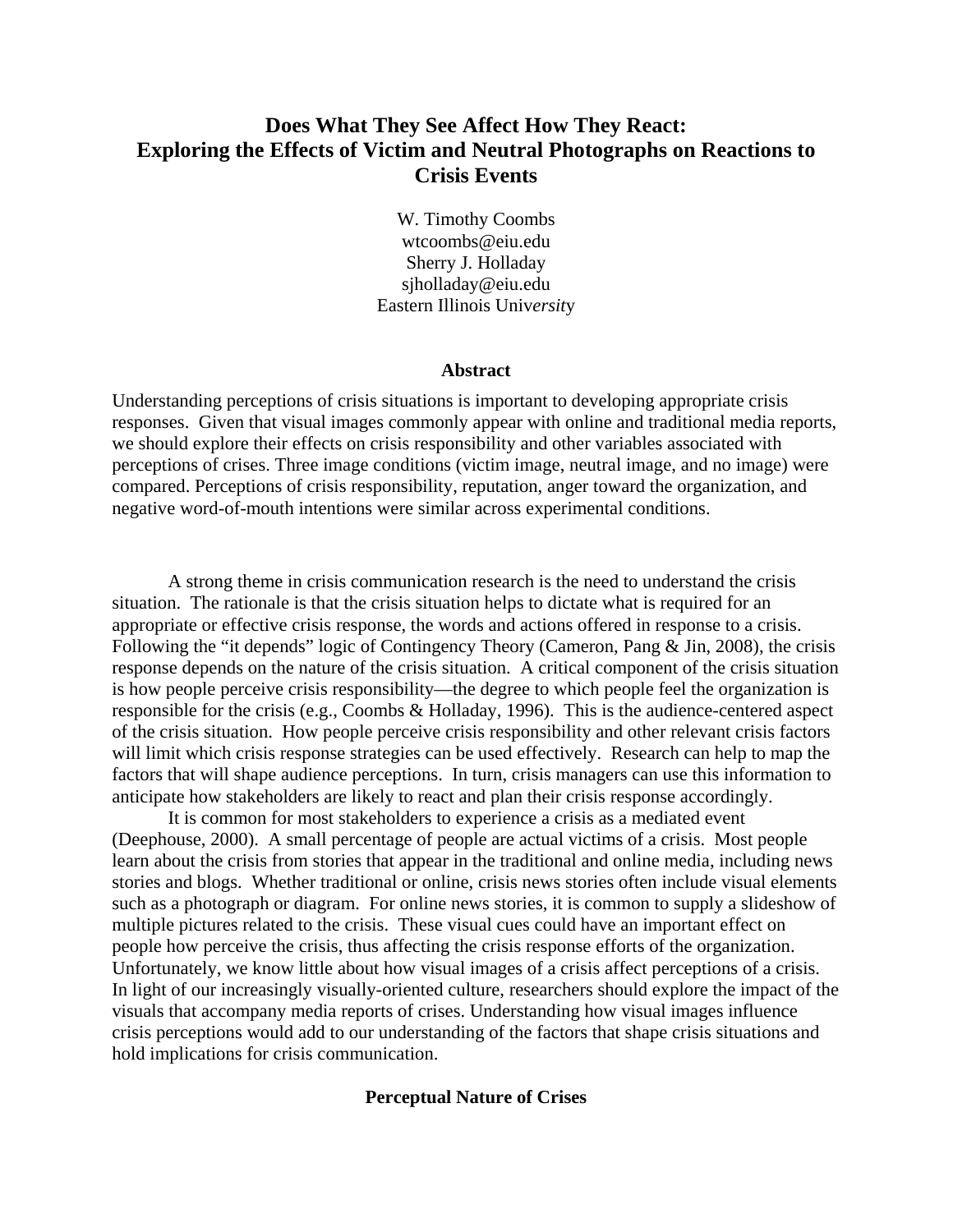A crisis can be defined as "the perception of an unpredictable event that threatens important expectancies of stakeholders and can seriously impact an organization's performance and generate negative outcomes" (Coombs, 2007b, pp. 2-3). A key component of this definition is the perceptual nature of a crisis. We could argue that a crisis does not exist if stakeholders do not perceive it. This also means a crisis does exist if stakeholders believe there is one. As such the definition honors the co-creation aspect of public relations (Botan & Taylor, 2004). Meaning is socially constructed and that would hold true for crises as well.

 As both Contingency Theory and Situational Crisis Communication Theory (SCCT) note, the effectiveness of the crisis response depends the crisis situation. How people perceive the crisis situation, especially crisis responsibility, is a critical factor in understanding the crisis situation (Coombs, 1995, 2007a, 2007c). Of course, other factors including culture (Lee, 2004; Huang, 2006) or any of the internal variables from Contingency Theory such as organizational characteristics, public relations department characteristics, and individual characteristics (Shin, Cameron & Cropp, 2006) are also important. The focus here is on factors that shape stakeholder perceptions of the crisis situation, what we can term *audience perception factors*. The term "audience" is used to denote that the research is audience-centered. The point is to understand how the audience is likely to perceive the crisis so that the crisis response can fit with those perceptions. Failure to take into account audience perception factors may leave the organization appearing out of touch, arrogant, and irresponsible.

 Research from SCCT and Contingency Theory have provided some insights into audience perception factors. SCCT emphasizes *crisis responsibility* as the key element of the theory. The type of crisis, history of previous crises, and relationship reputation (prior reputation) have all been shown to shape audience perceptions (Coombs, 2004; Coombs & Holladay, 2001, 2006, 2007). Contingency Theory examines a wider range of variables shaping the crisis situation but includes audience perception factors in the threat appraisal (Cameron et al., 2008; Jin & Cameron, 2007; Jin, Pang & Cameron, 2007; Pang, Jin & Cameron, 2004). Generally the approaches and results from SCCT and Contingency are compatible and easily integrated with one another (Holtzhausen & Roberts, in press). Research has also explored the effect of video versus print presentation of crisis stories on crisis perceptions (Coombs & Holladay, in press). Extant research has begun to map the audience perception factors.

## **Crisis Perceptions and Crisis Communication**

 It is important to expand on the relationship between audience perceptions and crisis communication. To explore the relationship it is helpful to quickly review the types of crisis response strategies and then the specific connection to audience perceptions.

 Crisis communication is a very broad topic that covers a wide range of factors and disciplines (Coombs, 2007b). In this paper, we are concerned with crisis communication as the response to the crisis event. The crisis response is a strategic application of communication to the crisis event. Sturges (1994) identified three strategic foci for the crisis response: (1) instructing information which helps people cope physically with the crisis, (2) adjusting information which helps people cope psychologically with the crisis, and (3) reputation repair which attempts to "fix" the reputation damage inflicted by a crisis. Sturges believes instructing and adjusting information must be delivered before any reputation repair messages. SCCT uses Sturges's typology to create a base response that should be used in any crisis situation. That base response is to provide instructing information (public safety as the number one priority) along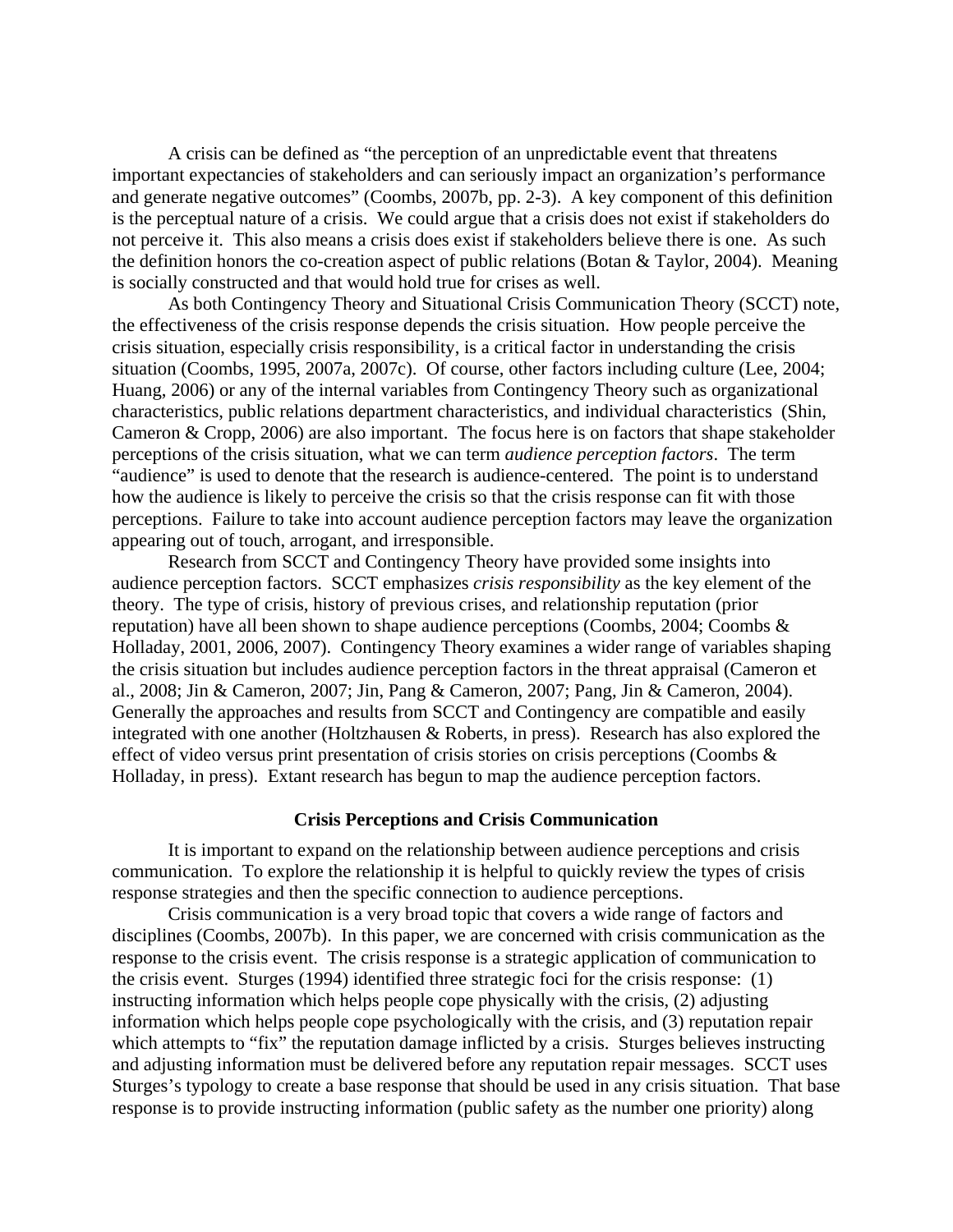with an expression of sympathy (adjusting information) and corrective action (adjusting) when possible. Only after providing the base response should crisis managers turn their attention to reputation repair (Coombs, 2007c)

A significant concern in crisis communication is managing stakeholder reactions to the crisis, organization in crisis, and crisis response (Coombs, 2009). All three of Sturges' strategic foci are forms of stakeholder reaction management. However, reputation repair is the area of managing stakeholder reactions that has received the most attention in the literature (Coombs, 2009). Common crisis responses used for reputation repair include: denial, claim no responsibility for the crisis; scapegoat, blame others for the crisis; excuse, minimize responsibility for the crisis by emphasize lack of control over events or lack of intention to do harm; justification, emphasize minimal damage from the crisis; compensation, provide money and/or gifts to victims; apology, publicly accept responsibility for the crisis and ask for forgiveness; reminder, tell people about past good works; ingratiation, thank stakeholders for helping; and victimage, explain that the organization is a victim of the crisis (Coombs, 2007b).

Managing stakeholder reactions does not mean controlling or manipulating. Rather, managing represents attempts at influence. However, effective stakeholder reaction management requires an understanding of those reactions. Crisis managers cannot expect to create any reaction they desire. Instead, how the stakeholders react is a constraint within which crisis managers must operate. For instance, if stakeholders are likely to strongly perceive the organization is responsible for the crisis, use of a denial or justification crisis response is unlikely to be effective. Instead, crisis managers should be using compensation and/or apology (Coombs, 2007c). Table 1 provides a sample of the way audience perceptions can affect the crisis response, especially reputation repair efforts.

# Table 1:

## *Sample SCCT Crisis Communication Recommendations*

- 1. The first step in the crisis response should be any instructing information, including recall information. This is one-half of the base response to a crisis.
- 2. The second step in the crisis response should be an expression of sympathy, any information about corrective actions, and trauma counseling when needed—the adjusting information. This is the second-half of the base response to a crisis.
- 3. For crises with minimal attributions of crisis responsibility and no intensifying factors, instructing and adjusting information is sufficient.
- 4. For crises with minimal attributions of crisis responsibility and an intensifying factor, add excuse and/or justification strategies to the instructing and adjusting information.
- 5. For crises with low attributions of crisis responsibility, and no intensifying factors, add excuse and/or justification strategies to the instructing and adjusting information.
- 6. For crises with low attributions of crisis responsibility and an intensifying factor, add compensation and/or apology strategies to the instructing and adjusting information.
- 7. For crises with strong attributions of crisis responsibility, add compensation and/or apology strategies to the instructing and adjusting information.
- 8. The compensation strategy should be used any time victims suffer serious harm.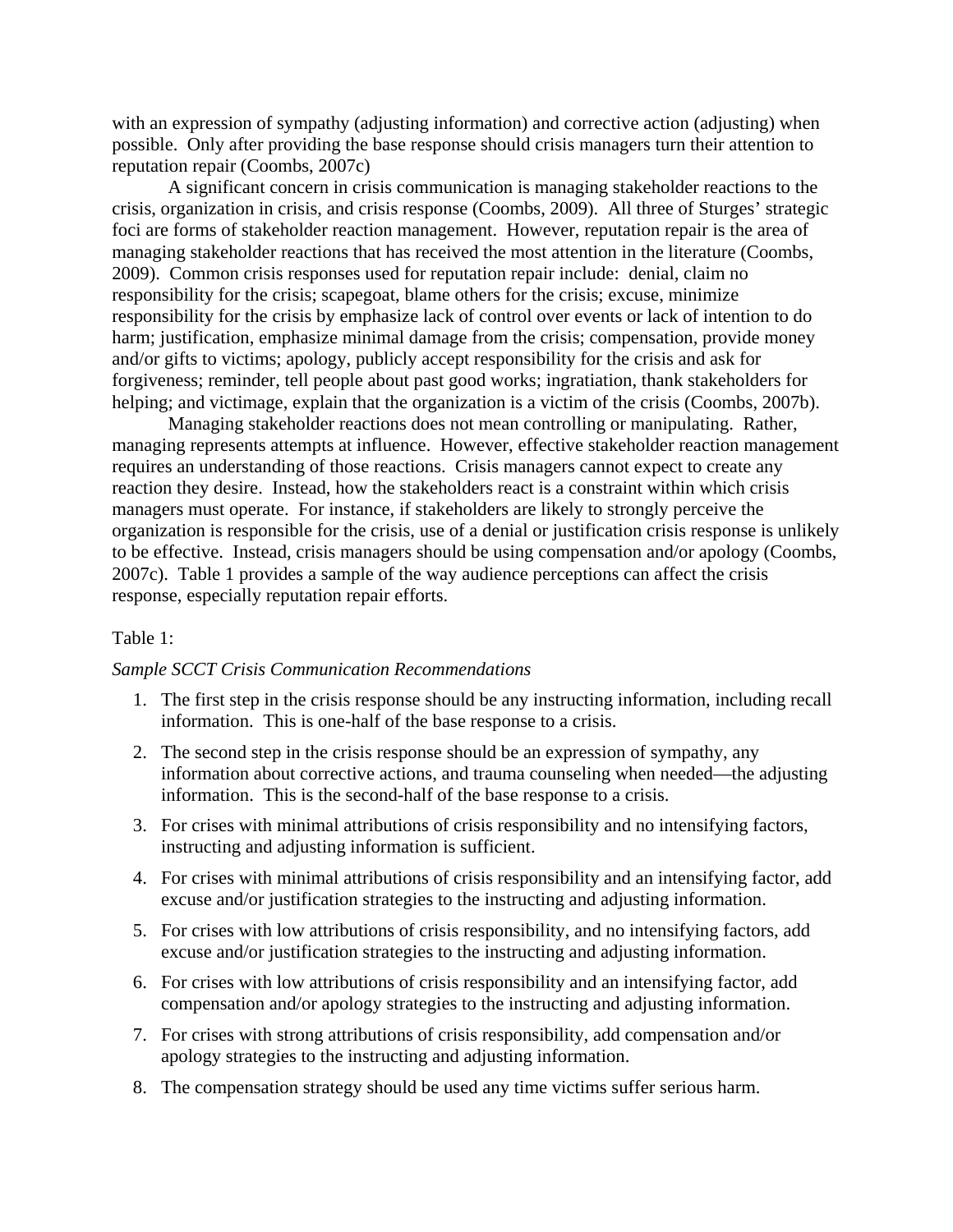- 9. The reminder and ingratiation strategies can be used to supplement any response.
- 10. Denial and attack the accuser strategies are best used only for combating rumors and/or challenges to the morality of an organization's behaviors.
- 11. Victimage can be used any time there is evidence that the organization is suffering greatly from the crisis.

The extant research confirms the value of understanding audience perceptions. By understanding how various elements in the crisis situation might affect people, we can anticipate how the audience (stakeholders) will react to a crisis. In turn, if we can anticipate audience perceptions, we can select a crisis response that should mesh most effectively with those perception. Thus, the situation helps to dictate the crisis response. The better we understand the audience perception factors, the more effective crisis managers will be at anticipating stakeholder reactions and selecting a crisis response to "fit" with those reactions.

#### **News Report Visuals as an Audience Perception Factor**

 One unexplored aspect of audience perceptions is the visuals used with news stories. Given that news stories are an important source of information for stakeholders (Deephouse, 2000), factors related to news stories should be investigated as relevant audience perception factors. Dragga and Voss (2003) examined a large sample of accident reports and discovered the reports hid the human consequences of accidents. The reports were so objective that they did not contain any visuals showing or relating humans to the accident. Dragga and Voss (2003) claimed the presentation of reports "strips victims of their humanity" (p. 61). They developed a set of guidelines for the tasteful inclusion of the human element in accident reports. Dragga and Voss believe a failure to consider the human element reduces the urgency to address the factors that created the accident. In other words, policy makers are less likely to feel the need to take action. The belief is that visuals that include the human element will intensify perceptions about the danger of a crisis—alter how people perceive the crisis. The article was speculative, however, and did not offer evidence to support the ability of images to change perceptions of crises.

Other research has demonstrated the ability of images in news stories to shape how people interpret the story (Gibson & Zillman, 2000; Zillmann, Gibson, & Sargent, 1999). Of the most relevance to crisis communication is the finding that photographs intensified risk perceptions. The study examined risk perceptions related to Appalachian tick disease. The experiment kept the story content consistent but altered the images (tick, tick plus victim, and no image). When people saw photographs that contained images related to the risk (the tick) or images of the risk and victim (tick and victim), the risk was perceived as significantly greater than when there was no image (Gibson & Zillman, 2000). In another study, an image of a victim from an amusement park ride created greater concern over ride safety and less confidence in ride safety than when there was no image or one of people enjoying the ride. Again, the content of the stories remained constant as only the image changed.

Considered together, these studies suggest that organizations should be concerned with the visual images that accompany reports of crises because they may increase readers' concerns and fears. Organizations have little to no control over the visual images included in reporting. However, in light of the potential for visual images to shape perceptions of the crisis situation, public relations practitioners should be interested in learning how these images impact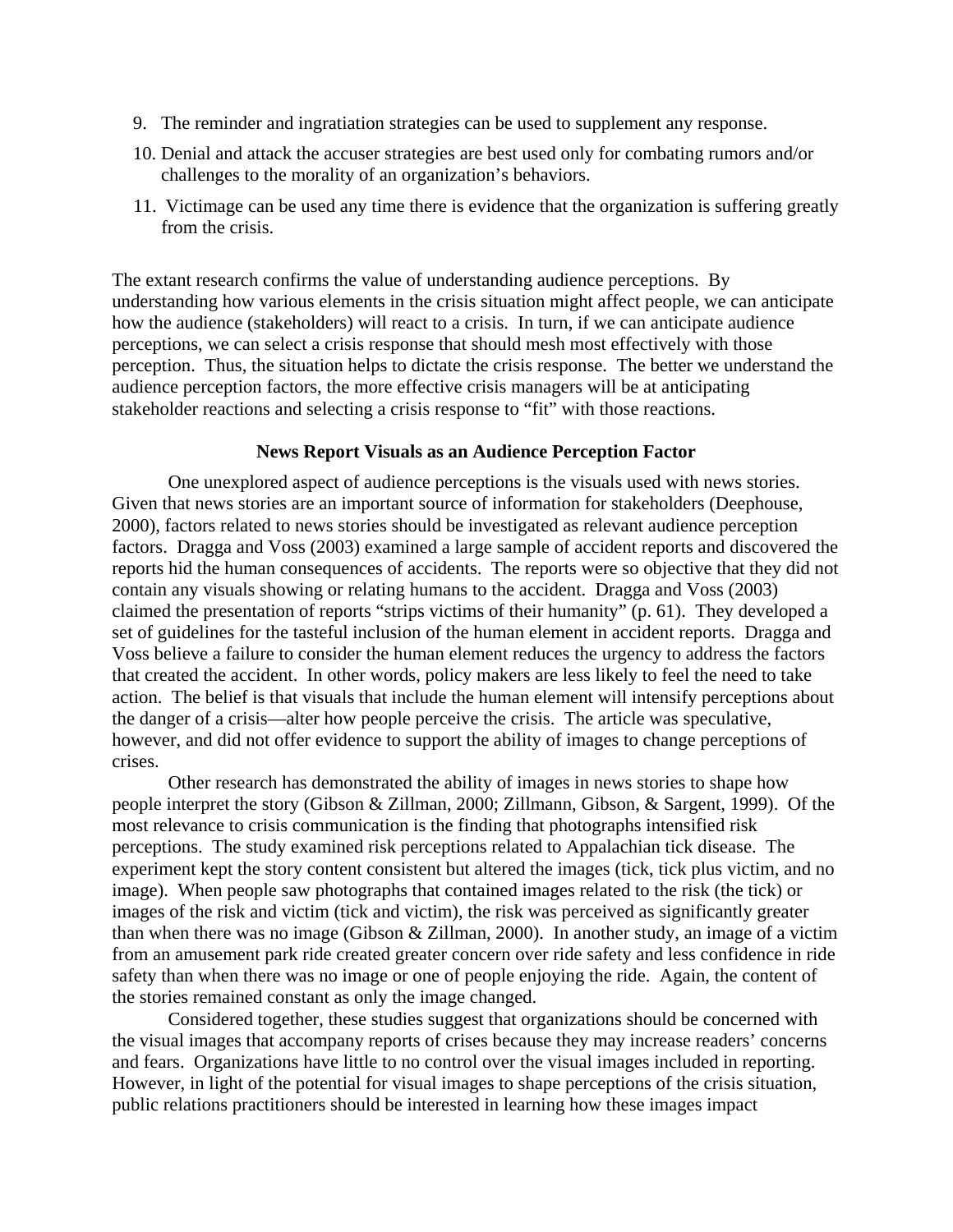perceptions. For example, the inclusion of images featuring victims of a crisis could intensify attributions of crisis responsibility. As people consider the victims and sense greater danger, they could judge the organization as more responsible for the crisis. As demonstrated by the SCCT research, increased perceptions of crisis responsibility necessitate a more accommodative response. Practitioners would benefit from investigations of the impact of these visual images on stakeholders' perceptions of the crisis situation. This issue is especially important because the organization in crisis typically has no control over the visual images used in the reporting. Being able to anticipate the effects of victim images would help crisis communicators develop appropriate responses.

RQ1: Will perceptions of crisis responsibility be stronger in a victim image condition than in a neutral image and no image condition?

It is important to consider crisis responsibility because it impacts a number of other important variables in the crisis situation. Crisis responsibility has proven to be one of the factors that affect perceptions of organizational reputation, intentions to engage in negative word-of-mouth communication, and level of anger (Coombs, 2007c; Coombs & Holladay, 2007). Reputation is an important, intangible asset that management seeks to protect (Davies, Chun, da Silva & Roper 2003; Fombrun & van Riel 2004). Crises threaten reputations so it is an important variable to consider. Negative word-of-mouth is a dangerous outcome from a crisis as well. Managers want to prevent negative word-of-mouth because of the harm it can inflict on organizations. Because anger has been shown to motivate people to engage in negative word-ofmouth communication, it is an important consequence of a crisis as well (Coombs & Holladay, 2007). It follows that victim images in a story might affect these three important variables too. A second research question was posed related to the effects of a crisis on other audience perceptions, affect, and behavioral intentions.

RQ2: Will participants in the victim image condition report weaker perceptions of organizational reputation, stronger anger, and stronger negative word-of-mouth intentions than those in a neutral image and no image condition?

#### **Methods**

## *Participants*

The research participants were 90 undergraduate students enrolled in a Midwestern university in the United States. Their ages ranged from 18 to 25 years ( $M = 20.14$ ,  $SD = 1.43$ ). The sample was 40 percent male ( $n = 36$ ) and 60 percent female ( $n = 54$ ).

#### *Design and Materials*

A news report describing an airliner crash associated with loss of life was used for the study. The TAM airliner crash was selected because most participants would be unfamiliar with TAM, the year-old story of the crash in Brazil, and the visual images that may have appeared in news reports of the accident.

Three experimental conditions were created for this study. All three used a news report that appeared in and was attributed to the *New York Times*. The news report described an actual airline crash in Brazil in 2007. The TAM airliner carrying 176 people skidded off a runway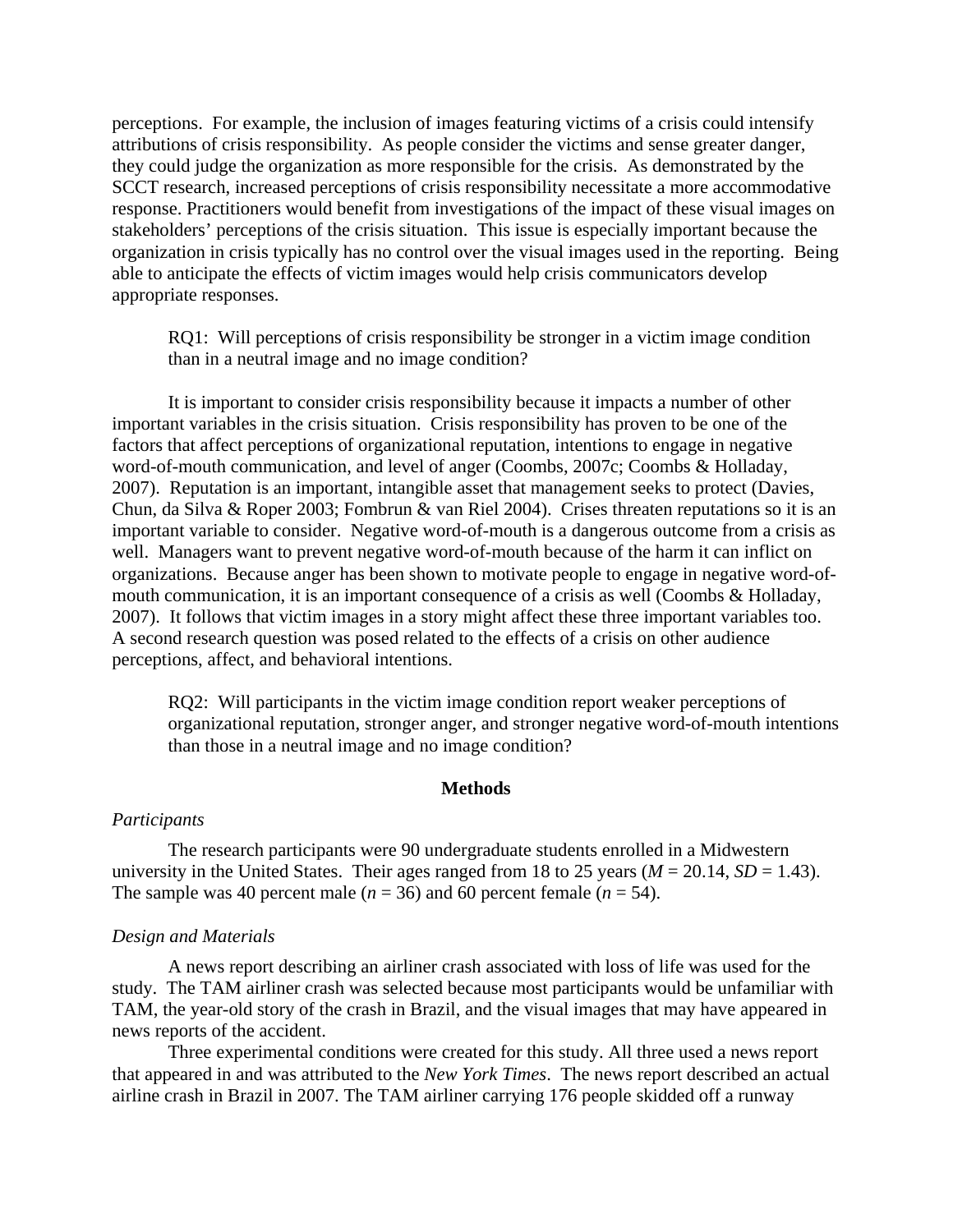while landing, crashed into an office building and gas station, and ignited an explosion and blaze that took over 6 hours to control. The news report described the accident and the firefighting efforts and included comments from the governor of the area who arrived on scene. The governor was quoted, saying there was no chance of survivors given the severity of the explosion.

The conditions varied according to the type of visual image that appeared with the news story. Two conditions included a photograph on the same page as the news story and the other condition included the news story and no visual image. One condition included a photo of the crash that showed the airliner's tail section and numerous fire fighters at the scene. Two firefighters carried a victim's body. The photo caption read: "Firefighters carry the body of a victim of the crash of a TAM airlines Airbus A320 at Conoghas airport in Sao Paulo on Wednesday morning." This condition represented the victim image condition. The second condition included a photo of a TAM airliner on the ground. The photo caption read "TAM Linhaus Aereas Airbus A340-541 PT-MSN is taxiing towards Terminal." This condition represented the neutral condition where the plane operated as expected. The third condition included only the news story and no visual image. The visual image conditions used color photos obtained from a TAM airlines website.

## *Measures*

The measures used in this investigation have been used in other studies. Reputation was assessed using a five-item organizational reputation scale (Coombs & Holladay, 1996). Crisis responsibility was assessed with five items, two from the personal control dimension of McAuley et al.s' (1992) attribution scale and three items adapted from Griffin et al.s' (1992) responsibility measure. Anger toward the organization (e.g., "Because of the incident, I feel angry at TAM airlines") and negative word-of-mouth intentions (e.g., "I would say negative things about TAM Airlines to other people") were each measured with three-item scales (e.g., Coombs & Holladay, 2005, 2007). The instrument included two manipulation check items assessing the visual images conditions: "The news story included a picture of the crash" and "The news story included a picture." Responses to all items were recorded on a 7-point scale ranging from "strongly disagree" to "strongly agree."

## *Procedures*

Participants were told the study involved perceptions of organizations and they would read a news story and report their perceptions of the organization in the news story. After signing the consent form, participants received the instrument. They were instructed to carefully read the story and answer the questions that followed. One page contained the stimulus news story and photo (in two conditions) and the following two pages contained the research instrument. Administration required about 15 minutes.

## **Results**

## *Reliabilities*

Reliability coefficients (Cronbach's alpha) were computed for the measures. Reliabilities were .83, .81, .82, and .75 for reputation, responsibility, anger, and word-of-mouth, respectively. All were reliabilities were within in the acceptable range (Stewart, 2002).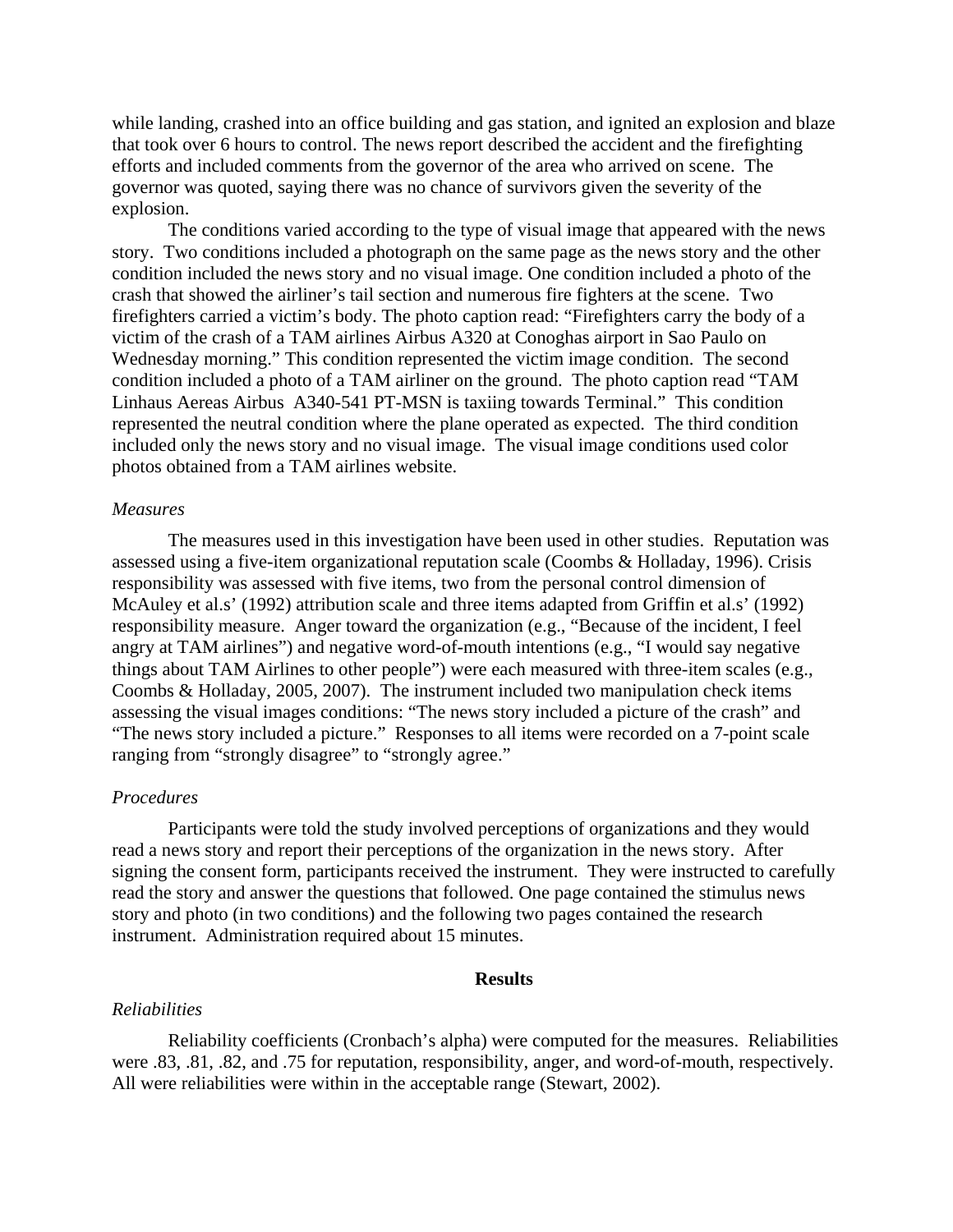#### *Manipulation checks*

The visual image conditions were manipulated in this design. To check the effectiveness of the experimental manipulation, one-way ANOVAs were used to compare responses on two items: "The news story included a picture of the crash" and "The news story included a picture." The overall effect for the first manipulation check item was significant  $(F(2, 87) = 143.92$ ,  $p <$ .001). The Scheffe procedure was used to examine pairwise comparisons. Participants in the victim image condition differed significantly ( $M = 6.67$ ) from the neutral plane photo ( $M = 1.53$ ) and the no photo  $(M = 2.00)$  conditions. As expected, there was no significant difference among the plane and no photo conditions ( $p = .38$ ).

# Table 2: *Manipulation Check Results*

|                                                       | No Photo |           | Neutral |           | Victim Image                                                                         |           |                  |    |                  |
|-------------------------------------------------------|----------|-----------|---------|-----------|--------------------------------------------------------------------------------------|-----------|------------------|----|------------------|
|                                                       | M        | <b>SD</b> | M       | <b>SD</b> | M                                                                                    | <b>SD</b> | $\boldsymbol{F}$ | df | $\boldsymbol{p}$ |
| <b>Manipulation Items</b>                             |          |           |         |           |                                                                                      |           |                  |    |                  |
| "The news story included"                             |          |           |         |           |                                                                                      |           |                  |    |                  |
| a picture of the crash."<br>"The news story included" |          |           |         |           | $2.00^a$ 1.46 1.53 <sup>a</sup> 1.48 6.67 <sup>b</sup> .84 143.9 2, 87 < 001         |           |                  |    |                  |
| a picture."                                           |          |           |         |           | 1.77 <sup>a</sup> 1.33 6.9 <sup>b</sup> .31 6.83 <sup>b</sup> .59 352.3 2, 87 < .001 |           |                  |    |                  |

Note. Means with different superscripts are significantly different using the Scheffe procedure, *p*  $< .001$ 

The overall effect for the item "The news story included a picture" was significant *F*(2,  $87$ ) = 352.33,  $p < .001$ ). Posthoc comparisons revealed participants in the victim image photo  $(M = 6.83)$  and neutral plane photo  $(M = 6.90)$  conditions differed significantly from the no photo ( $M = 1.77$ ) condition (for both,  $p < .001$ ). As expected, the difference between the crash photo and plane photo conditions was not significant ( $p = .96$ ). Overall, the manipulation check analyses demonstrated participants perceived differences between the conditions as intended (see Table 2).

# *Research Questions*

The research questions were examined using one-way ANOVAs. Visual image condition served as the independent variable and reputation, crisis responsibility, anger toward the organization, and negative word-of-mouth intention were dependent variables. The results of the analyses are shown in Table 3. Research Question 1 asked if perceptions of crisis responsibility would be stronger in the victim image condition than in the neutral and no image condition. The results of the oneway ANOVA revealed no significant differences among perceptions of crisis responsibility for the three images  $[F (2, 87) = 1.21, p = .30)]$ . These results indicate the victim image was not associated with stronger perceptions of crisis responsibility.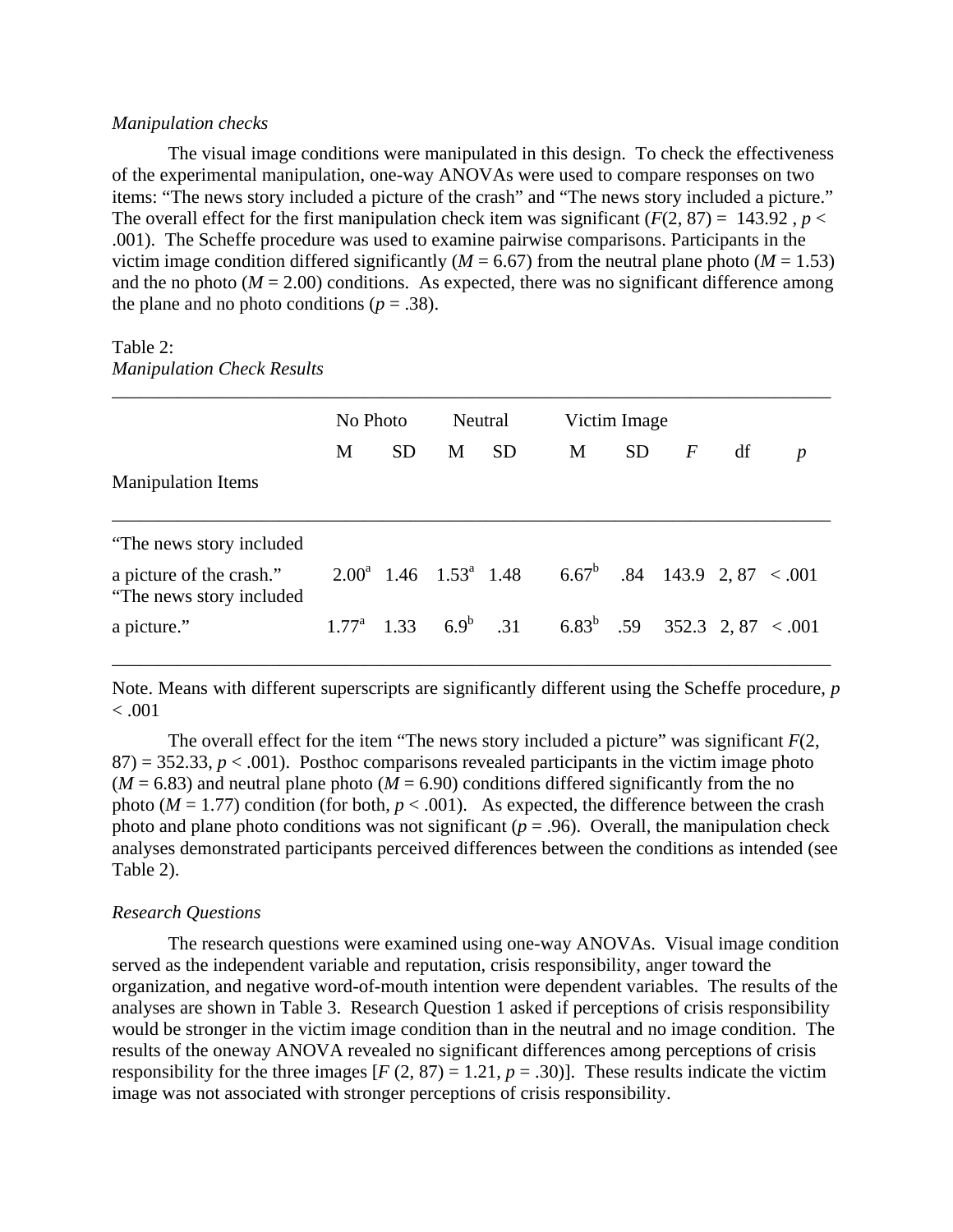# Table 3:

|                        | No Photo |            | Neutral |              | Victim Image |           |                  |      |                  |
|------------------------|----------|------------|---------|--------------|--------------|-----------|------------------|------|------------------|
|                        | M        | <b>SD</b>  | M       | <b>SD</b>    | M            | <b>SD</b> | $\boldsymbol{F}$ | df   | $\boldsymbol{p}$ |
| Crisis Responsibility  |          | 3.38(1.10) |         | 3.29(1.09)   | 2.96(1.12)   |           | 1.21             | 2,87 | .30              |
| Reputation             |          | 4.75(1.11) |         | 4.90 $(.95)$ | 4.92(1.15)   |           | .23              | 2,87 | .79              |
| Anger                  |          | 3.09(1.10) |         | 3.06(1.11)   | 3.04(1.45)   |           | .99              | 2,87 | .99              |
| Negative Word-of-Mouth |          |            |         |              |              |           |                  |      |                  |
| Intentions             |          | 3.96(1.23) |         | 4.14(1.09)   | 4.03(1.49)   |           | .85              | 2,87 | .85              |

*Means, Standard Deviations, and Statistics from One-Way ANOVA* 

Research Question 2 asked if participants in the victim image condition would report weaker perceptions of organizational reputation, stronger anger, and stronger negative word-ofmouth intentions than those in a neutral image and no image condition.

The oneway ANOVA revealed no significant differences between conditions for organizational reputation  $[F (2, 87) = .23, p = .79]$ ; anger toward the organization  $[F (2, 87) =$ .01,  $p = .99$ ); and negative word-of-mouth intentions  $[F(2, 87) = .16, p = .85)$ . The results indicated no significant differences among the dependent variables. Thus, the inclusion of the victim image did not increase threats to the organization.

#### **Discussion**

This exploratory study has broken new ground by examining visual images that accompany crisis reports and has contributed to our understanding of potential influences on perceptions of crisis situations. Systematic research is required for the further development of our knowledge base in crisis communication. The television show "Eleventh Hour" aired an episode with a plot involving a boy being cured of cancer by drinking water from a recently appearing spring. Others came to be cured of their illnesses. However, a number died from the water. The scientist hero on the show demonstrated the cure was a result of heavy water contamination in the spring that was a proper treatment for the boy's form of cancer but could be deadly when too much is consumed. The relevance to this piece is the use of science to establish cause and effect relationships rather than relying on speculation. People who learned of the spring water's miraculous healing of the boy with cancer speculated that the spring water was a cure for all ailments. However, the scientist wanted to determine what exactly was in the water that helped the boy and warned others about abandoning their scientifically-derived treatments for speculation.

Crisis managers are offered a wide range of advice on crisis communication. Much advice has no stronger foundation than people thinking the spring will cure all ills. Just because some strategy was observed in a successful or unsuccessful crisis communication effort does not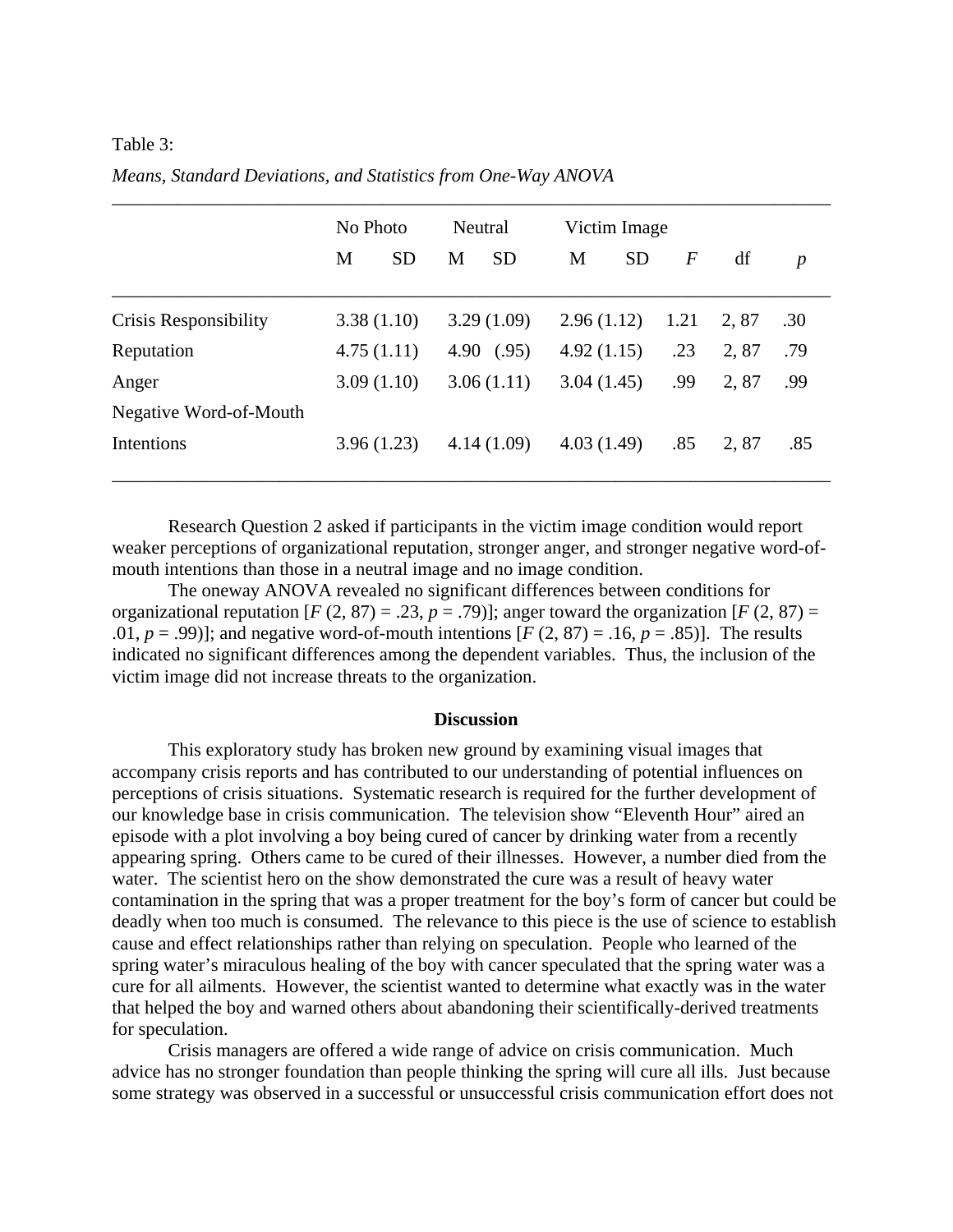mean that the observed strategy was *the cause* for success or failure. Speculation needs to be tested and proven before it is accepted or rejected. Although cases may suggest possible factors that shape audience perceptions during a crisis, we should remain skeptical until we systematically test those suggestions. The results of this study are further testament to the need for testing. Based upon similar research, it was proposed that photographs of victims with crisis stories should affect audience perceptions and reactions. The data from the experiment found this was not the case. Audience perceptions of crisis responsibility and organizational reputation were no different in the victim photograph, neutral photograph, or no photograph conditions. Nor were there any significant differences between the visual image conditions for the level of anger, or intended negative word-of-mouth. Speculation and assumptions are dangerous when they are the grounds for giving advice to crisis communicators. Like the spring water, speculative advice can endanger those involved in the crisis by failing to be effective.

We need to continue to systematically investigate factors associated with audience perceptions of the crisis situation. By supplying certain types of information, organizational spokespersons may attempt to influence how journalists frame crisis reports in the media. However, spokespersons have no control over what visual images the media include when they have access to victims or crisis sites. In light of news values emphasizing the importance of dramatic visuals to intensify audience interest in news stories, media outlets are likely to prefer pictures of crises that depict human suffering. It is important to explore how these visuals shape audience perceptions. We could assume from related research that victim images would intensify how people perceive and react to the crisis situation thus affecting the crisis communication necessary to address the crisis. This assumption did not hold true when tested. While this research project has begun this exploration, future research should continue this line of investigation by focusing on the impact of visuals in media stories. At this point in the research, however, it appears that visual images do not have a strong impact on perceptions of crisis responsibility, reputation, sympathy for the organization, anger toward the organization, and negative word-of-mouth intentions.

In contrast to images supplied in media reports, organizations can select what images they include at their own websites. What images should organizations supply? We really do not have an answer to this question at this time. At best we can offer speculations, not evidence-based advice. This clearly is a weakness in our knowledge base of crisis communication recommendations and additional research is needed. As organizations increasingly move to web-based information and other non-traditional media, they should consider the effects of visuals on perceptions of the organization. It is important to systematically investigate how visuals influence audience perceptions of the organization in crisis. We should study the impact of organization-supplied visuals at their websites to better understand how these visuals may help and hurt an organization's crisis communication efforts.

The crisis situation is a mosaic composed of many different variables. It is critical to understand what variables compose that mosaic so that we can anticipate more effectively how people with react to crises. In turn, understanding how people are likely to react to a crisis allows crisis managers to select more effective crisis response strategies for protecting stakeholder and the organization during a crisis. SCCT and Contingency Theory have begun to exploration of what variables comprise the crisis situation mosaic. This study examined the potential impact of victim images in photographs used with crisis stories. The results showed images of victims in photographs do not significant affect perceptions and reactions to the crisis situation. The implication is that crisis managers do not need to worry if the news media use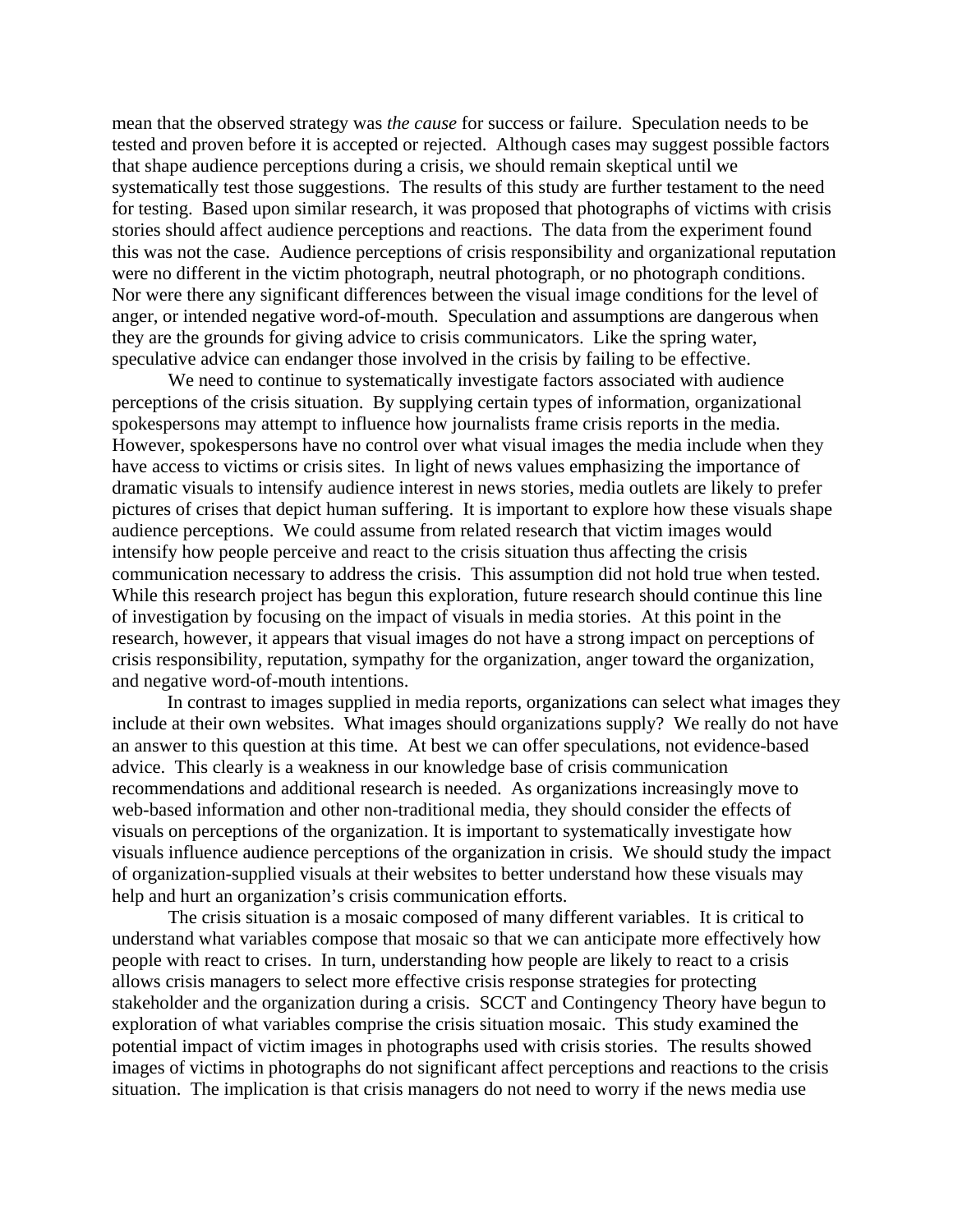victim images in their stories. The victim image will not alter how people will react to the crisis, which means it will have no effect on the selection of the crisis response. The value of this study is that it adds another piece to the mosaic that is the crisis situation. With each piece we add to the mosaic, crisis managers gain additional insights into how people will react to crises and the effect that can have on their crisis communication.

## **References**

- Botan, C., & Taylor, M. (2004). Public relations: The state of the field. *Journal of Communication*, *54*(4), 645-661.
- Cameron, G.T., Pang. A., & Jin, Y. (2008). Contingency theory. In T. L. Hansen-Horn and B. D. Neff (Eds.), *Public relations: From theory to practice* (134-157). New York: Pearson.
- Coombs, W. T. (1995). Choosing the right words: The development of guidelines for the selection of the "appropriate" crisis response strategies. *Management Communication Quarterly, 8,* 447–476.
- Coombs, W. T. (2004). Impact of past crises on current crisis communications: Insights from situational crisis communication theory. *Journal of Business Communication, 41*, 265 – 289.
- Coombs, W. T. (2007a). Attribution theory as a guide for post-crisis communication research. *Public Relations Review*, *33*, 135-139.
- Coombs, W. T. (2007b). *Ongoing crisis communication: Planning, managing, and responding*   $(2<sup>nd</sup>$  ed.). Los Angeles: Sage.
- Coombs, W. T. (2007c). Protecting organizational reputations during a crisis: The development and application of situational crisis communication theory. *Corporate Reputation Review, 10*(3), 163-176.
- Coombs, W. T. (2009). Conceptualizing crisis communication. In R. L. Heath & H. D. O'Hair (eds.), *Handbook of crisis and risk communication* (pp. 100-119). New York: Routledge.
- Coombs, W. T., & Holladay, S. J. (1996). Communication and attributions in a crisis: An experimental study of crisis communication. *Journal of Public Relations Research, 8*(4), 279–295.
- Coombs, W. T., & Holladay, S. J. (2001). An extended examination of the crisis situation: A fusion of the relational management and symbolic approaches. *Journal of Public Relations Research, 13*, 321–340.
- Coombs, W. T., & Holladay, S. J. (2002). Helping crisis managers protect reputational assets: Initial tests of the situational crisis communication theory. *Management Communication Quarterly, 16*, 165–186.
- Coombs, W. T., & Holladay, S. J. (2005). An exploratory study of stakeholder emotions: Affect and crises. In N. M. Ashkanasy, W. J. Zerbe, & C. E. J. Hartel (Eds.), *Research on emotion in organizations, Volume 1: The effect of affect in organizational settings (pp.* 263-280)*.* London, UK: Elsevier Publishers.
- Coombs, W. T., & Holladay, S. J. (2006). Unpacking the halo effect: Reputation and crisis management*. Journal of Communication Management*, *10*(2), 123-137.
- Coombs, W. T., & Holladay, S. J. (2007). The negative communication dynamic: Exploring the impact of stakeholder affect on behavioral intentions. *Journal of Communication Management*, *11*, 300-312.